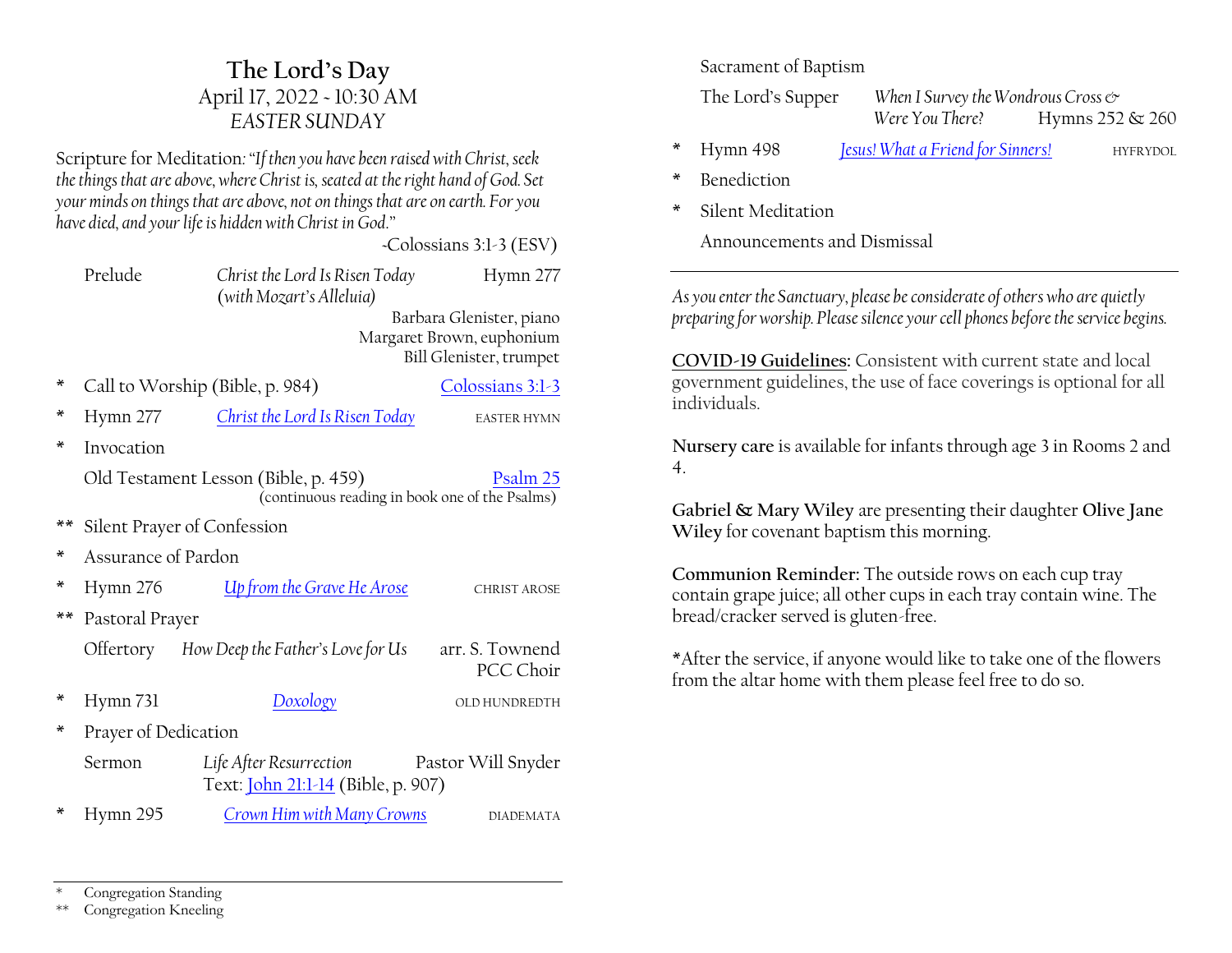## **SERVING IN WORSHIP TODAY**

#### **April 17, 2021**

| Worship Leader:               | Elder John Sundet                               |
|-------------------------------|-------------------------------------------------|
| Greeters:                     |                                                 |
| Deacon in Charge: Walter Mayo |                                                 |
| Ushers:                       | Jeff Edwards                                    |
| Audio:                        | Benjamin Bassett                                |
| 9:30:<br>Nursery:             |                                                 |
|                               | 10:30 (Worship): Anita Hilinski, Kevin Hilinski |
| <b>Toddler Time:</b>          |                                                 |
| Coffee Clean-up:              |                                                 |

**Evening Audio:** *Easter Sunday~*

*No Evening Service*

#### **April 24, 2021**

| Worship Leader:                  | Elder Scott Warren                            |
|----------------------------------|-----------------------------------------------|
| Greeters:                        |                                               |
| Deacon in Charge: Scott Bolliger |                                               |
| Ushers:                          |                                               |
| Audio:                           | Benjamin Bassett                              |
| Nursery:<br>9:30:                |                                               |
|                                  | 10:30 (Worship): Toni Kirk, Danielle Bolliger |
| <b>Toddler Time:</b>             |                                               |

**Coffee Clean-up:**

**Evening Audio:**

## **This Week at Church**

| Monday    | 12:00 PM  | <b>PCC Newsletter Deadline</b>    |
|-----------|-----------|-----------------------------------|
|           | 7:00 PM   | Women's Bible Study               |
| Tuesday   | 7:00 PM   | <b>Session Prayer Meeting</b>     |
| Wednesday | $1:00$ PM | <b>Bible Study</b>                |
|           | 6:30 PM   | Prayer Shawl Meeting              |
|           | 7:00 PM   | Prayer Gathering                  |
| Thursday  | 10:30 AM  | Children's Music & Movement Class |
|           | 7:00 PM   | Deacons' Meeting                  |
| Saturday  | 7:00 AM   | Men's Covenant Group              |

# **ANNOUNCEMENTS**

# **COMING EVENTS**

#### **WOMEN'S EVENING BIBLE STUDY**

Join us every other Monday evening at **7:00 PM** via Zoom (**Meeting ID**: 846 6283 3643 **Passcode**: 366889)! We are meeting on **April 18th** and **May 2nd** and will be resuming our study through the book of Jonah. Please do not be concerned that you are jumping into the middle of the study. We are more than happy to have you come. If you have any questions, email Hannah Sung at hannahmoon93@gmail.com or call/text her at 862-334-3839.

#### **MUSIC AND MOVEMENT CLASS FOR YOUNG CHILDREN**

A music and movement class for children aged 4 months - 4 years will begin **Thursday, April 21st @ 10:30 AM**.

The class will run for 8 weeks (April 21st - June 9th), be held in the **Fellowship Hall at PCC**, and be taught by Colleen Millett. You may join at any time.

The class will be around 30 mins long and is based on the world renowned Musikgarten curriculum. We'll enjoy songs, rhymes, movement, stories, instruments, and more. Older siblings are very welcome to attend but will be expected to be helpers and role models. Please invite friends who do not attend PCC!

**The class costs \$15 per child.** The fee covers one set of instruments and will be due at your first class. Email Colleen at ckmillett@gmail.com by **April 14th** to sign up!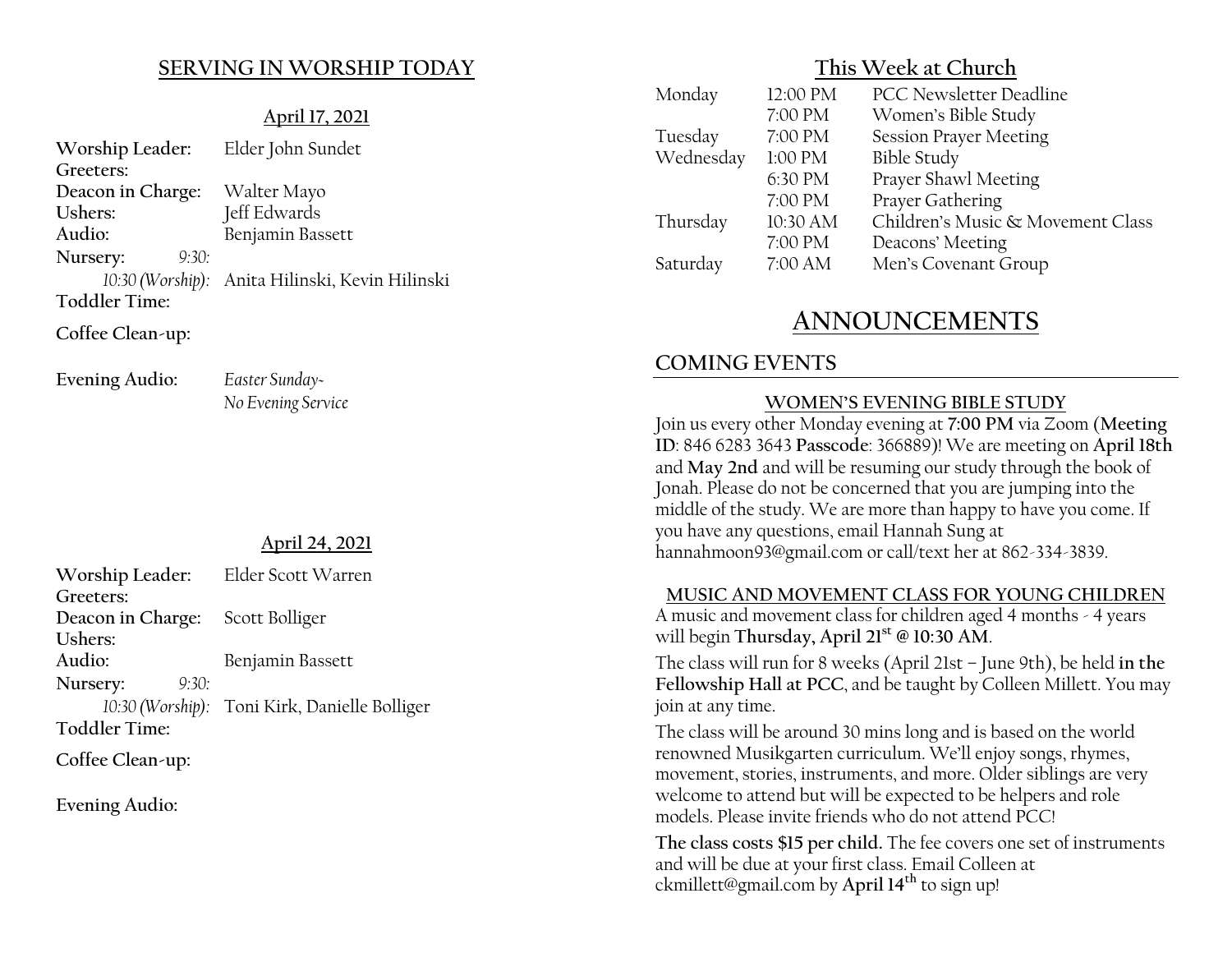### **ALL-CHURCH WORKDAY**

The Spring All-Church Workday is scheduled for **Saturday, April 30th**, beginning with donuts and coffee at **9:00 AM**. We are hoping to accomplish various indoor and outdoor tasks and we have jobs for people of all ages and abilities. Please see the sign-up sheet on the back table in the Fellowship Hall and consider how you may help us maintain the lovely building and grounds God has given us. (There is a rain date of Saturday, May  $7<sup>th</sup>$  for outdoor tasks  $-$  indoor tasks can be done rain or shine!)

# **CHURCH FAMILY NEWS**

## **WEDNESDAY BIBLE STUDY**

A Wednesday afternoon Bible study takes place at 1:00 PM at the church. If you are interested in joining, please contact Pastor Will at the church office: (860) 742-7222.

## **MID-WEEK RECHARGE**

We believe it is important to provide a mid-week avenue for all believers to come together to grow in friendship and to seek the Lord in prayer. Additionally, there have been some in the church that expressed a desire for more opportunities to fellowship with one another and we desire to help cultivate that.

#### **Schedule**

This ministry will take place twice a month on the **2nd and 4th Wednesdays of the month from 6:00-8:00 PM**. From 6:00-7:00 PM food will be provided and individuals and families may come at any time during that hour to eat and spend time together. Beginning at 7:00 PM the focus will shift to a time of prayer, facilitated by an Elder, Pastor, or other servant-leader in the church. This is an opportunity for prayer, fellowship, and to invite others outside of PCC to come and enjoy a meal and spend time together. The next Mid-Week Recharge will be **April 27th.**

## **Kids Bible Club**

Along with food, fellowship, and prayer, a kids bible club led by Mark Popovitch will also be available for children grades  $k-5^{th}$ . Kids club will begin at **7:00 PM** and is a ministry that provides

opportunity for young people to grow in friendship with other children, receive instruction and lessons from God's Word, and enjoy singing praise to the Lord.

If you have any questions regarding this ministry, please contact Pastor Will or Mark Popovitch (860.742.7222).

#### **FLOWER CALENDAR**

Flowers in worship serve in reminding us of God's glory reflected in creation, His loving care for us and our own mortality. If you would like to bless our worship/honor a loved one by providing flowers, please use the flower calendar found on the Women's Ministry board in the Fellowship Hall. Flowers can be from your garden or purchased.